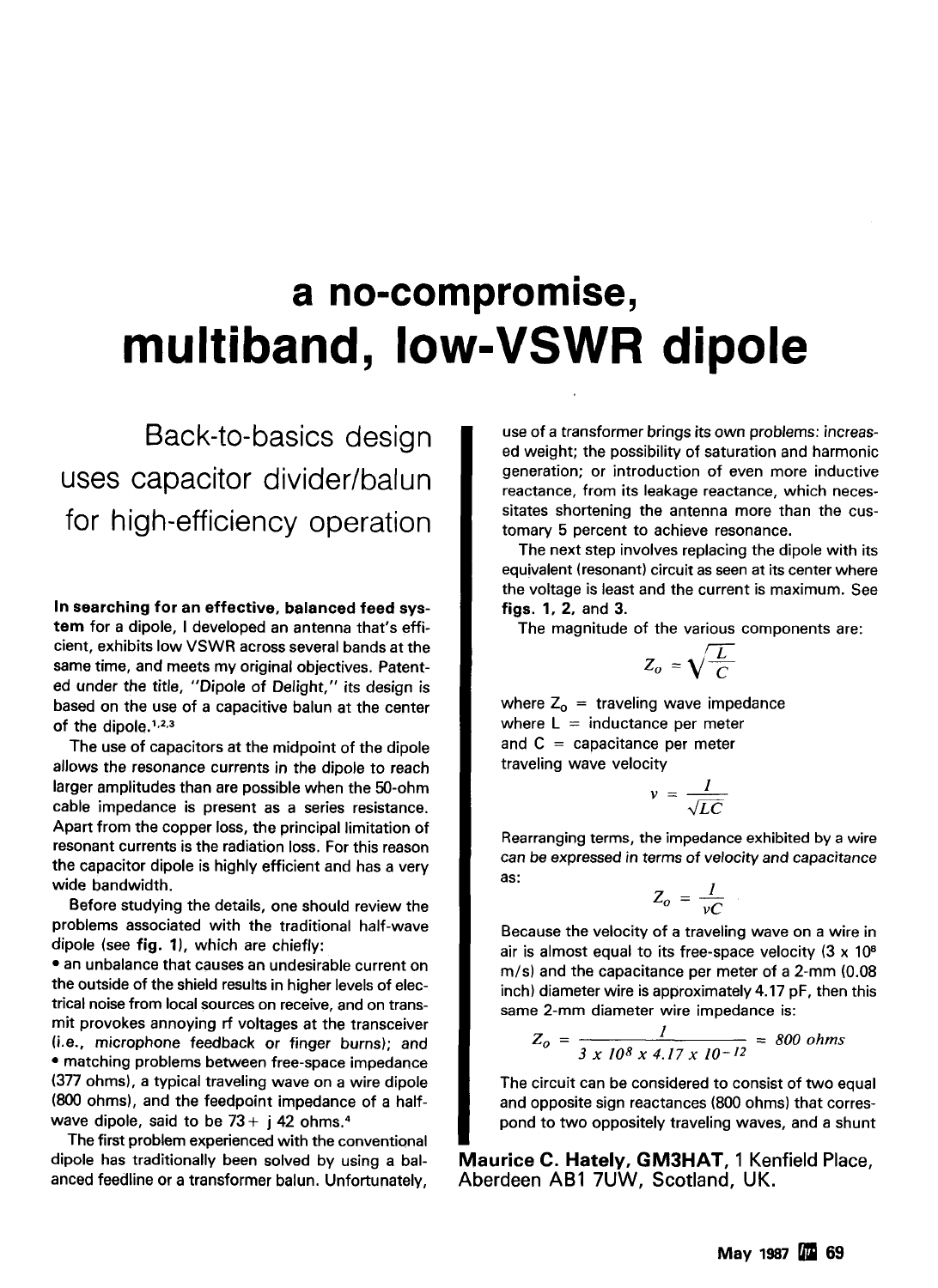







**dipole. fig. 4. Parallel resonant circuit equivalent to practical** 



resistance that represents total losses (mainly attributable, one would hope, to radiation into space). The half-power bandwidth of a half-wave dipole is 9.3 percent of the nominal resonance frequency.= **Q** is the reciprocal of the percentage bandwidth or equal to  $1/0.093 = 10.7$  (for a length-to-diameter (L/D) ratio of 10,000 and a height above ground of  $\lambda$ /4). The shunt loss resistance value (i.e., radiated power) in parallel resonance is reactance times  $Q$  or 800 x 10.7 = 8.56 **k.** On the other hand, the series equivalent "loss" resistance (series resonance) is 800/10.7, or approximately 73 ohms. **Figure** 4 shows the complete parallel equivalent circuit. **Figure** 5 shows the next progression, developed by splitting all three terms, which enables one to place at this location a virtual ground or balance point. Next, **fig.** 6 shows the actual induction field couplings which exist from end to end. M shows the magnetic field and E shows the antiphase electric field coupling. (The electric field has two 180-degree out-of-phase components that are at the same time out of phase with the current maxima and magnetic field. In other words, the energy stored in the resonant system of the antenna has either most of its energy in the electric field, or a quarter of a cycle later in time, in the magnetic field.) These are not small<br>effects  $-$  in fact. they are considerable and must therefore always be taken into account.

If Kraus had drawn the half-wave dipole in this way, he would have shown it as it appears in **fig. 7.4** The extra -j42 ohms required for resonance, and the necessity for some balun in order to properly feed the coaxial cable, led me to decide to put in series two equal-value capacitors of -j21 ohms reactance and to feed the power across one of them as shown in **fig.** 8. The coaxial shield is now connected to the **electric field**  center of the antenna. When first tried, this arrangement immediately showed promise in the removal of most of the local hash from machines, TV sets, and computers. But the VSWR on the feeder could not be reduced below 2:l no matter what value capacitors were tried, or at which length or frequency the antenna was operated. Some of the problems must have been attributable to the unwarranted connection

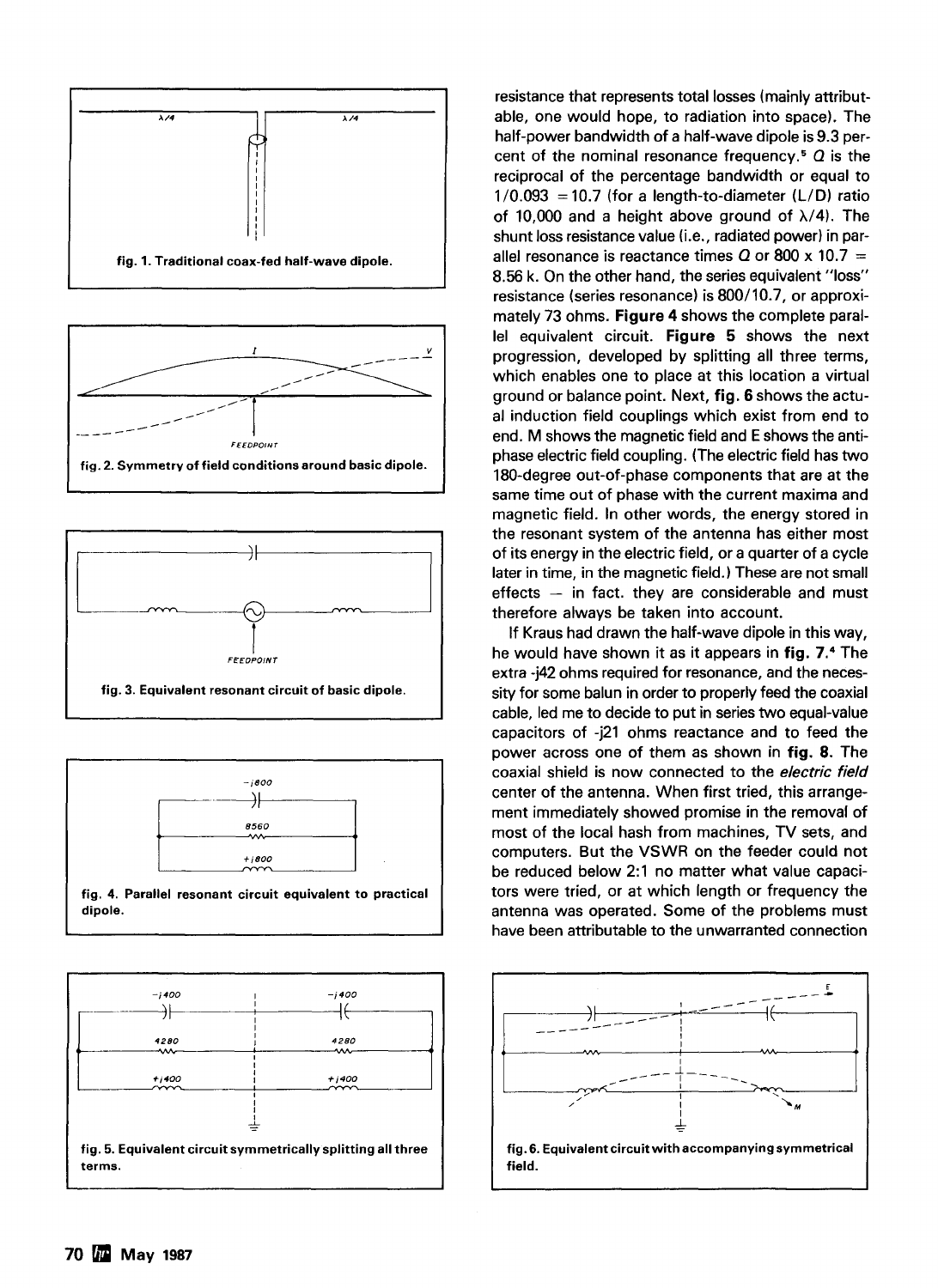







of a capacitor of only 21 ohms across a 50-ohm feeder. It turns out that there are two solutions to this problem: you can install a series inductor before the capacitor (see fig. **9)** or use a second resonant circuit, thereby making the antenna a dual-band radiator (see fig. **10).** This approach extended its operating on two, three, four, or even five bands with low SWR, while still providing a balanced structure  $-$  hence the name, "Dipole of Delight," under which these capacitor dipoles are sold.

The additional reactance needed in the capacitive balun of the monoband dipole helped match the transmission line (50 ohms) to 800-ohm characteristic impedance of the antenna wires. It turns out that the optimum capacitive reactance is **-j50** ohms (see fig. **11).** If this is redrawn as a single-ended equivalent, all the components must be scaled down by a factor of  $1/\sqrt{2}$  (This is due to the sharing of the load in the two halves and the doubling of the impedance on return to a dual, or balanced form (fig. **12).** After slight rearrangement (fig. 13), the two capacitors are seen



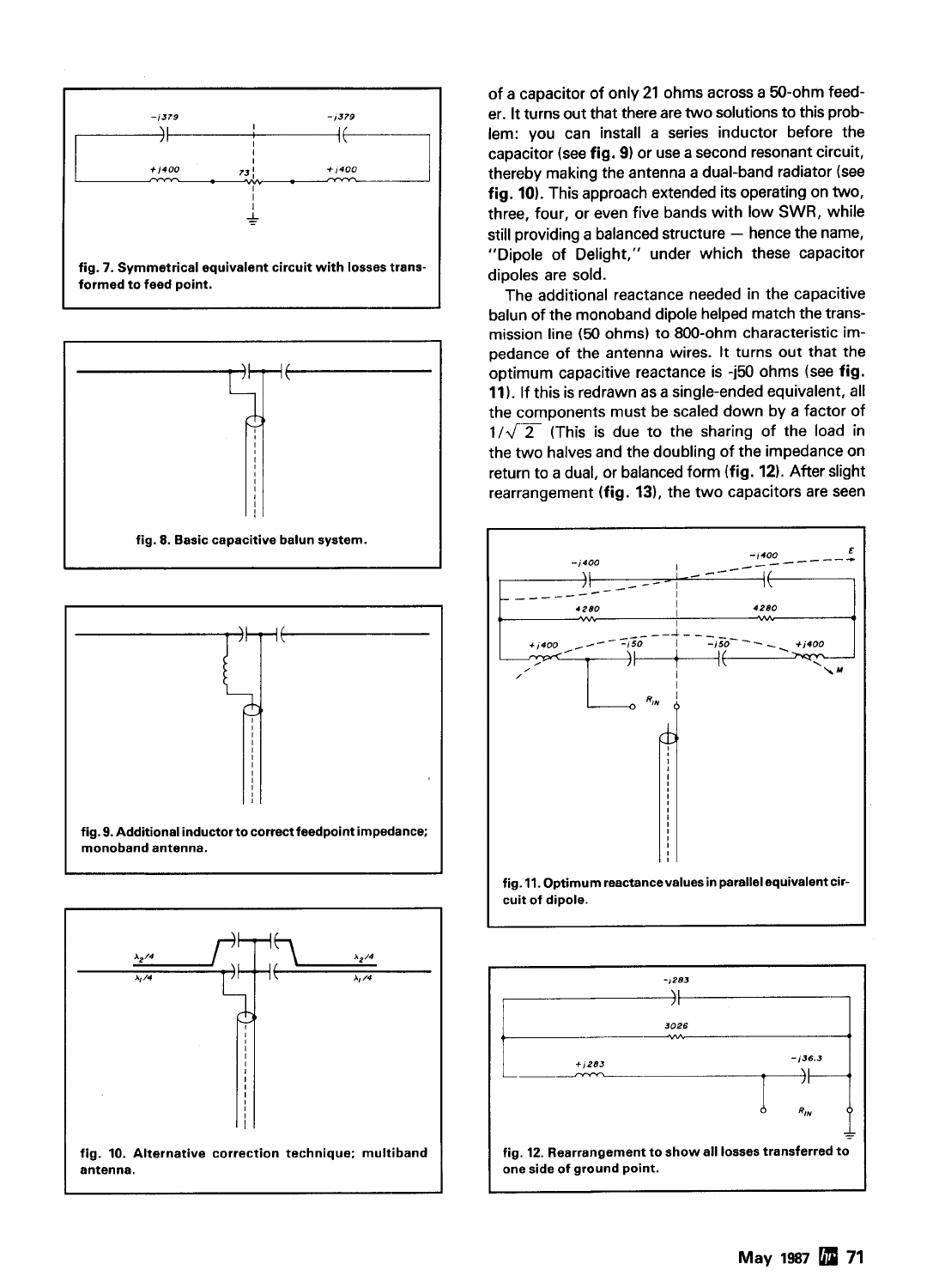as a capacitive autotransformer that works efficiently because of the considerable circulating current I. The equivalent inductive autotransformer is shown in fig. 14. The input resistance seen by the source is

$$
3026 \times \left(\frac{36.3}{283}\right)^2 = 49.7 \text{ ohms}
$$

Figure 15 shows a series inductive reactance of almost **j50** ohms. This is needed to cancel out the equal



**fig. 13. Circuit redrawn to show capacitive autotransformer.** 









| Table 1. Input impedance is a genuine 50 ohms for a con- |  |
|----------------------------------------------------------|--|
| siderable bandwidth.                                     |  |

| <b>Frequency</b><br>(MHz) | <b>VSWR</b> |
|---------------------------|-------------|
| 13.7                      | 1.45        |
| 13.8                      | 1.25        |
| 13.9                      | 1.14        |
| 14.0                      | 1.08        |
| 14.1                      | 1.03        |
| 14.2                      | 1.02        |
| 14.3                      | 1.07        |
| 14.4                      | 1.13        |
| 14.5                      | 1.22        |
| 14.6                      | 1.30        |
| 14.7                      | 1.40        |
| 14.8                      | 1.50        |
|                           |             |

and opposite capacitive reactance of **50** ohms, leaving a pure resistive termination of approximately 50 ohms. The **Q** of this resonant circuit is 1, and consequently does not affect the overall bandwidth of the system. The antenna bandwidth is determined by the **Q** of the dipole (10.7). As table 1 shows, the input impedance is a genuine **50** ohms over a considerable bandwidth.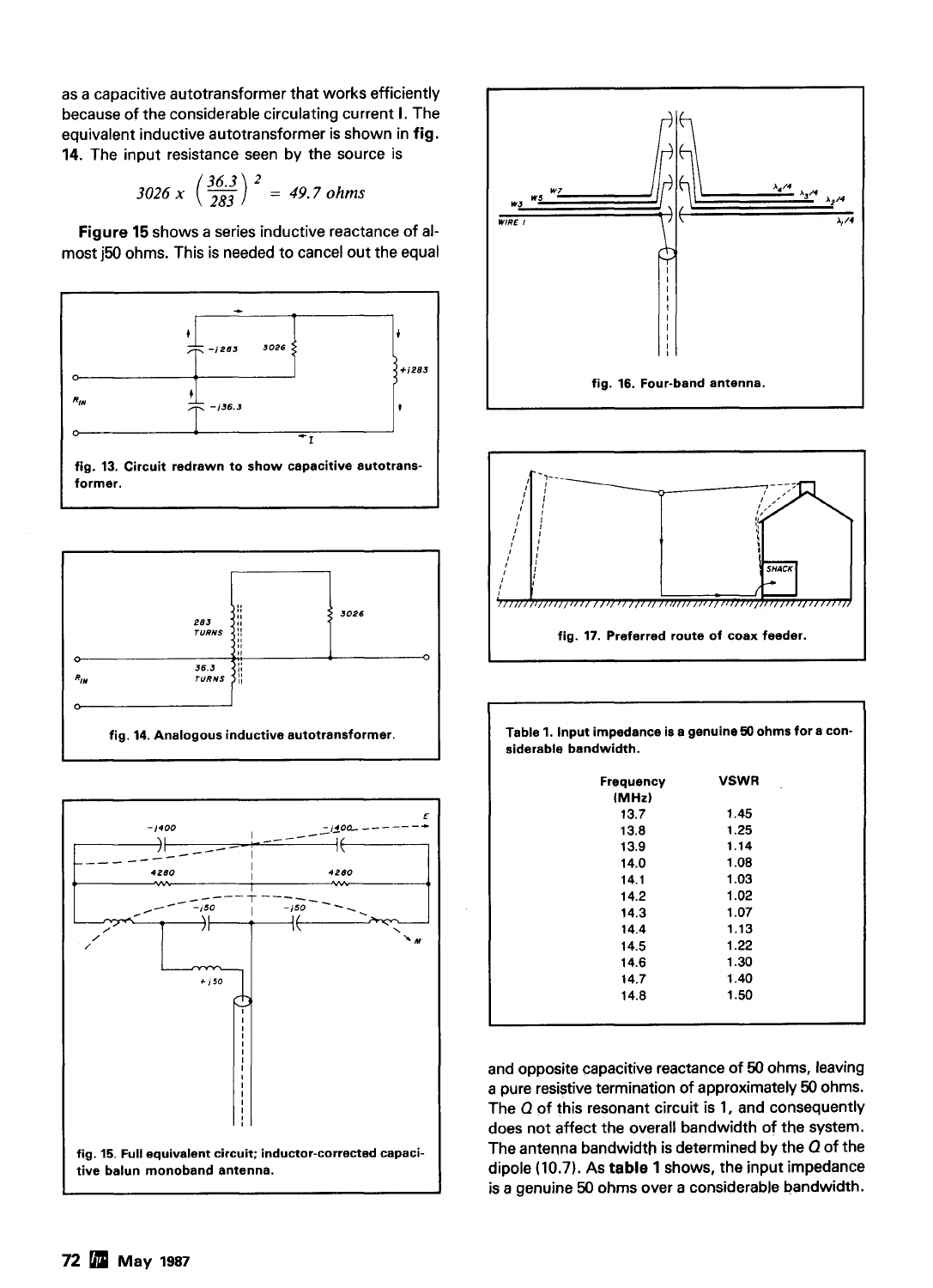ond, third, or fourth resonant system with voltage capacitor 2, and so on. Table **2** gives the measured dividing capacitors, as shown in **figs. 10** and **<sup>16</sup>**- SWR values for a four-band antenna for the older hf works by inducing current in the resistive components and a Amateur bands. The system is not harmonic-depen-<br>hy inductive coupling from left-hand-traveling current dent however, as can be seen in **table 3**, which lists by inductive coupling from left-hand-traveling current



This second solution  $-$  i.e., the addition of a sec-<br>
in wire 1 to right-hand-traveling current in wire 2 into<br>
in wire 1 to right-hand-traveling current in wire 2 into<br>
capacitor 2, and so on. Table 2 gives the measured data for a production version for the WARC Amateur bands.

> **Figure 19** shows the Smith chart display of the input impedance of a four-band Dipole of Delight when fed through approximately 50 feet of transmission line. The dot at the exact center of the chart represents exactly 50 ohms. Notice how closely the curve approaches this point for the 40, 20, 15, and 10-meter Amateur bands. **Figure 20** illustrates the effect with the feeder length canceled out. The equipment used for these experiments was a Hewlett-Packard Network Analyzer Model 8407A sweeping from 1 to 33 MHz.



**fig. 19. Input impedance of a four-band antenna at height of 8 meters (approx. 27 feet), fed by coax 15 meters (approx.**  49 feet) long.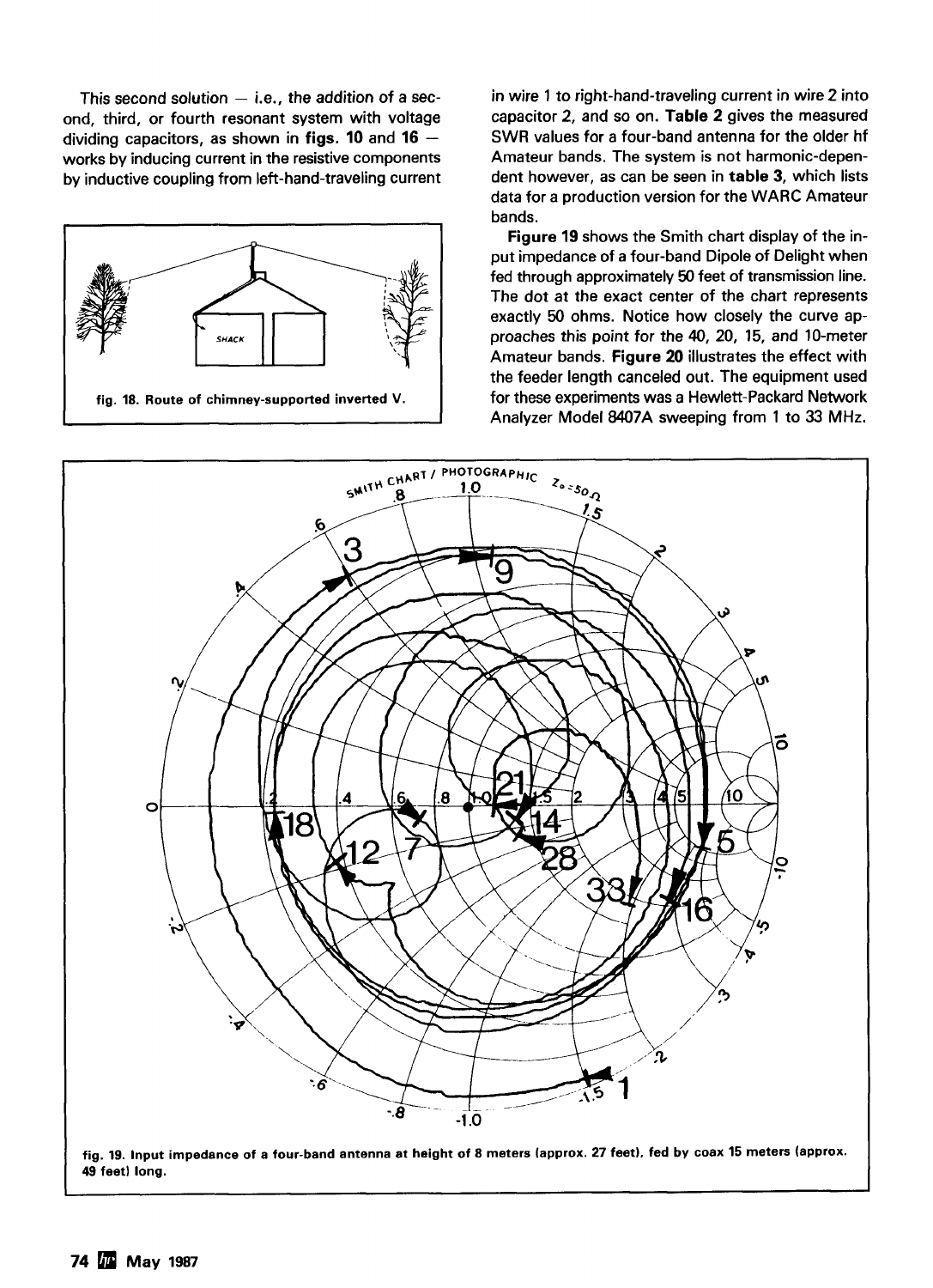## **Join AMSAT.. .Today**

*Amateur Radio Satellite OSCAR 10 provides:* 

**A New Worldwide DX Ham Band open 10** hours a day.

**Rag Chew With Rare DX Stations**  in an uncrowded, gentlemanly fashion.

**Popular Modes In Use:**  SSB, CW, RTTY, SSTV, Packet

**Full Operating Privileges** 

open to Technician Class licensee or higher.

*Other AMSAT Membership Benefits:* 

**Newsletter Subscription:** 

Dependable technical articles, satellite news, orbital elements, product reviews, DX news, and more.

> **Satellite Tracking Software**  Available for most popular PCs.

**QSL Bureau, AMSAT Nets, Area Coordinator Support, Forum Talks** 

**Construction of Future Satellites For Your Enjoyment!** 

**AMSAT Membership** is **\$24 a** year, \$26 outside North America. VISA and MC accepted.

## **AMSAT P.O. Box 27 Washington, DC 20044**

### 301 589-6062

 $~159$ 

**Table 2. Measured SWR values for a four-band antenna for the older hf Amateur bands.** 

| <b>Frequency</b> | <b>VSWR</b> |    |
|------------------|-------------|----|
| (MHz)            |             |    |
| 7.00             | 1.3         |    |
| 7.05             | 1.2         |    |
| 7.10             | 1.3         |    |
| 7.15             | 1.4         |    |
| 7.20             | 1.6         |    |
| 14.0             | 1.32        |    |
| 14.1             | 1.15        |    |
| 14.2             | 1.20        |    |
| 14.3             | 1.30        | k. |
| 14.35            | 1.45        |    |
| 21.0             | 1.3         |    |
| 21.1             | 1.15        |    |
| 21.2             | 1.15        |    |
| 21.3             | 1.25        |    |
| 21.4             | 1.37        |    |
| 28.0             | 1.62        |    |
| 28.2             | 1.45        |    |
| 28.4             | 1.22        |    |
| 28.6             | 1.05        |    |
| 28.8             | 1.35        |    |
| 29.0             | 1.55        |    |
|                  |             |    |

**Table 3. Measured SWR values for a production version for the WARC Amateur bands.** 

| Frequency<br>(MHz) | <b>VSWR</b> |  |
|--------------------|-------------|--|
| 9.9                | 1.45        |  |
| 10.0               | 1.3         |  |
| 10.1               | 1.18        |  |
| 10.2               | 1.25        |  |
| 18.0               | 1.25        |  |
| 18.1               | 1.15        |  |
| 18.2               | 1.20        |  |
| 18.3               | 1.32        |  |
| 24.8               | 1.38        |  |
| 24.9               | 1.12        |  |
| 25.0               | 1.08        |  |
| 25.1               | 1.22        |  |

#### **capacitor construction**

The capacitors consist of etched double-sided epoxy-glass-fiber circuit board. One side is not etched at all and is connected to the coaxial cable shield. The other side is etched, leaving copper patches (in pairs) **of** sufficient size to provide the needed capacitance for each wire. The glass fiber acts as the dielectric of the capacitor. In this way a lightweight capacitor balun without too much wind-catching area and usable at a kilowatt PEP level can be made from single-layer pc board. The only reported failures have been thought to be due to lightning flashover across the unconnect-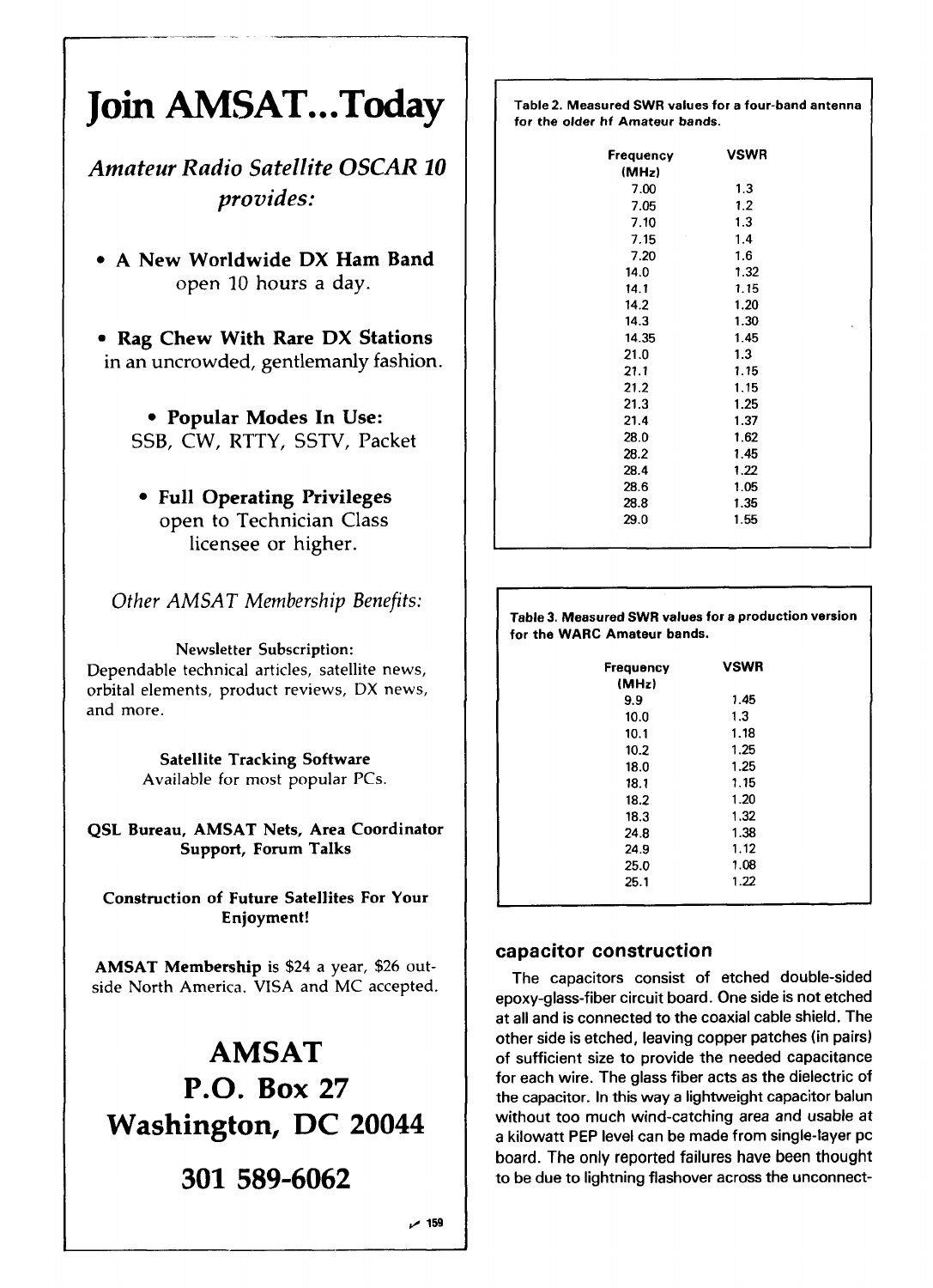ed right-side wires to the shield. A solution to this problem is presently being investigated. For medium powers  $-$  up to 100 watts of rf power output  $$ lumped silver mica capacitors are used. These are easily concealed in a small center connector assem-Shows the center card and UHF connector and cable<br>hanging from the water-shedding cowl.

#### ATU not needed

Since the VSWR is so close to 1:1 on 40 through 10, there's no need for an ATU between the transmitter and the antenna. This feature provides the freedom to QSY rapidly in a competitive situation without wasting time retuning. For blind or handicapped oper-<br>ators, it offers considerably simplified operation. For **14, 21, and 26 MHz**. ators, it offers considerably simplified operation. For